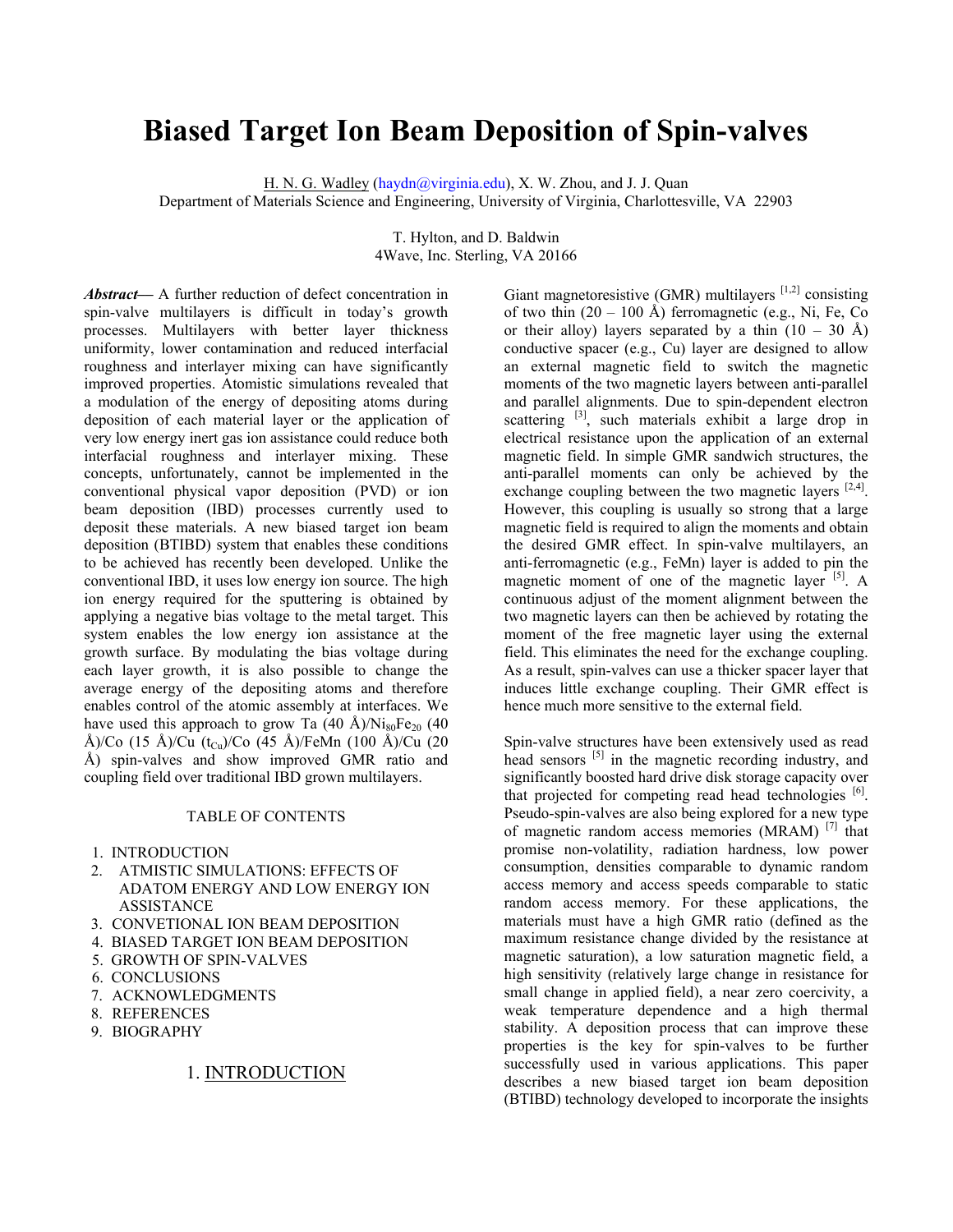obtained from atomistic simulation of vapor phase deposition of GMR multilayers. This new technology has been applied to deposit spin-vales and is shown to significantly improve the GMR properties over those achieved using the conventional ion beam deposition (IBD) method.

# 2. ATOMISTIC SIMULATIONS: OPTIMAL DEPOSITION CONDITIONS FOR SPIN-VALVES

Fundamental studies have quickly pointed out the desired microstructures for spin-valve multilayers. Extensive experiments have shown that the properties of GMR multilayers are extremely sensitive to the thickness of the spacer layer. Interfacial roughness can sharply reduce the  $GMR$  ratio  $[8]$ . For spin-valves, the optimal spacer layer thickness lies between 25 and 35 Å. Depending on the design, the magnetic layer thickness can be between 20 and 100 Å. Under this structural constraint, interfacial roughness on the scale from nanometers to tens of nanometers can lead to a magnetic coupling of dipolar origin called "orange peel" coupling. This coupling increases the difficulty of rotating the moment in one magnetic layer relative to that in the other. It was also established that the majority electrons in Cu traveling nearly parallel to the layers can be totally reflected at the Cu/Co interfaces in the Co/Cu/Co multilayers because the majority Fermi surface of Co is slightly smaller than the Fermi surface of Cu. This will happen on both sides of the Cu layer if the moments in the ferromagnetic layers are aligned but on only one side if they are anti-aligned. Because these electrons stay in the Cu layer where the resistivity is low, the parallel resistance is significantly decreased and the GMR is increased. This "wave guide" effect requires atomically smooth interfaces <sup>[9]</sup>.

Atomic mixing at the magnetic and non-magnetic layer interfaces can significantly damage the GMR properties  $[10,11]$ . For instance, when Ni diffuses into Cu, it can lose its moment and become a center for spin-independent scattering that reduces the GMR. Fe or Co diffused into the Cu can have an even worse effect because they will maintain their moment, but may cause spin-flip scattering. Significant mixing can virtually change the spacing between the two magnetic layers due to the creation of magnetic dead-layers at the interfaces  $[12]$ . It is hence essential to minimize both interfacial roughness and interlayer mixing in order to improve the spin-valves.

Thermodynamics analysis indicated that at least for binary systems, nanoscale multilayers with all interfaces smooth are not stable  $[13]$ . They hence cannot be obtained under equilibrium growth conditions. This in part account for the experimental observation that high-energy deposition methods such as magnetron sputtering and ion beam deposition (IBD) produce much better GMR multilayers than the equilibrium vapor energy molecular

beam epitaxy (MBE) method  $[13]$  even though the latter can be carried out in a higher vacuum and cleaner chamber. To compare different deposition systems, processing conditions defined in the tool control panel must be converted to more fundamental expressions such as adatom energy, adatom incident angle, deposition rate, and substrate temperature. To identify microstructures at an atomic level, high-resolution transmission electron microscope needs to be used. Because both of these are not easily achieved, the identification of optimal growth conditions for GMR multilayers is difficult to explore experimentally.

Using an embedded atom method potential database  $[14]$  to accurately define the interatomic forces between a variety of metal elements, molecular dynamics (MD) can be used to simulate the growth of metal multilayers. Because Newton's equation of motion is used in MD to track the position of each atom during deposition, MD can realistically revealed the formation of atomic structure as a function of vapor deposition condition. Extensive MD simulations of vapor deposition of GMR multilayers properties have been carried out, resulting in a number of interesting findings [14,15,16,17,18,19, 20].

First, MD simulations have been used to study the effects of adatom energy on the interfacial roughness and interlayer mixing  $\left[14,15\right]$ . Fig. 1 shows an example result for the vapor deposited CoFe/Cu/CoFe/NiFe multilayer, where the left panel was obtained from simulation at an adatom energy of 3.0 eV, an adatom incidence perpendicular to the growth surface, a substrate temperature of 300 K, and a deposition rate of 1nm/ns, and right panels were obtained from three dimensional atom probing of a sputter sample. Excellent agreement can be seen between simulation and experiment, as they both indicated a more diffused CoFe-on-Cu interface than the Cu-on-CoFe interface.





**Atomic Co90Fe10/Cu/Co90Fe10/Ni80Fe20 multilayers. The left panel is obtained from simulation at an adatom energy of 3.0 eV; the right panel is obtained from atom probe experiment of a sputtered sample [15].**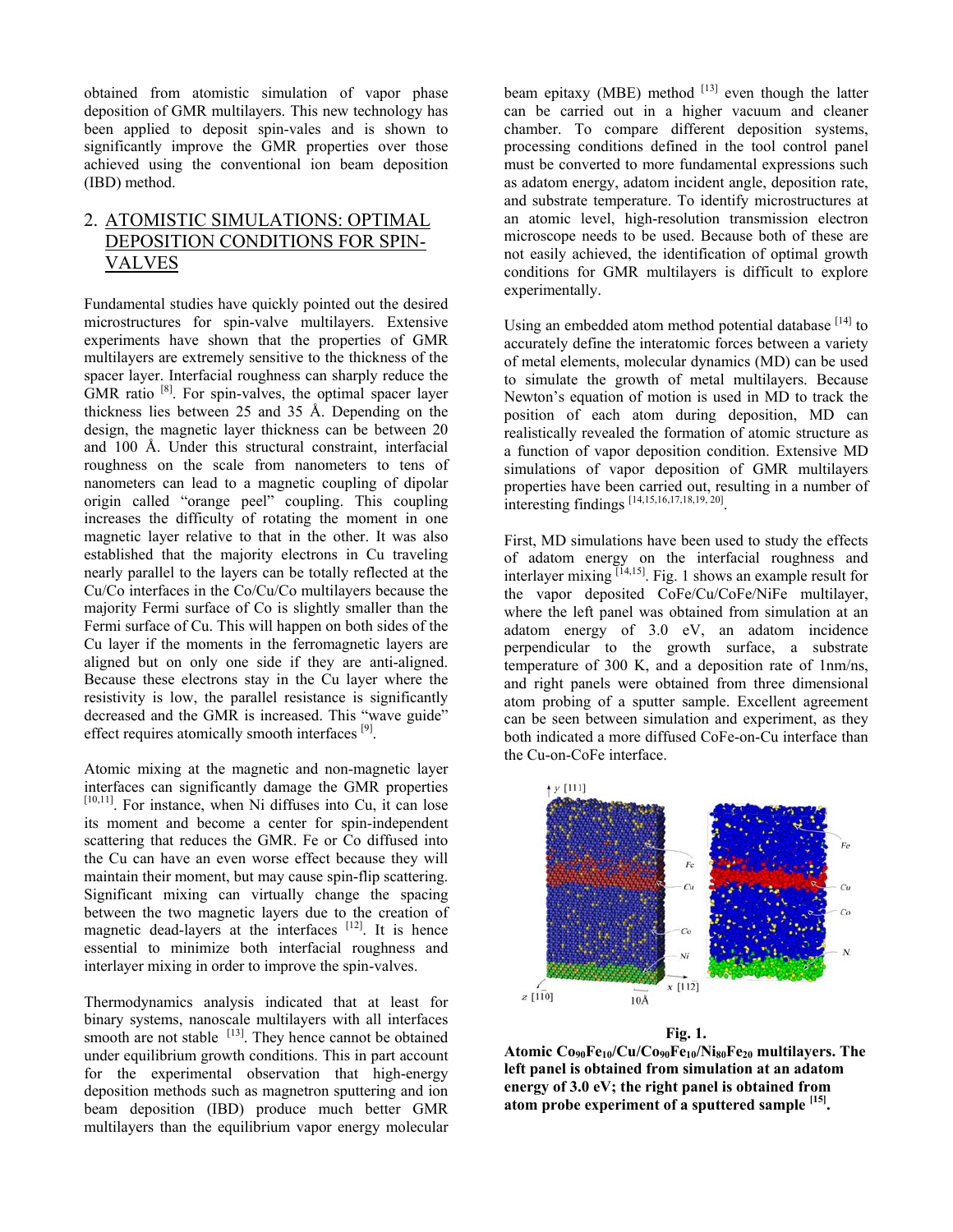Most significantly, these studies  $[14,15]$  revealed that the interfacial roughness and interlayer mixing are very sensitive to the adatom energy. Increasing adatom energy enhances the reconstruction of local surface asperities during adatom impact, resulting in surface flattening. A flat surface then evolves into a flat interface after a new overlayer is deposited. However, high-energy adatoms are more likely to exchange with underlying atoms upon impact, resulting in mixing when they are deposited on a surface of different species. Cu atoms have a lower cohesive energy and a larger size than Co and Fe atoms, and therefore they tend to segregate on surface to reduce surface energy and surface tensile stress. Because of this, Co or Fe atoms impacting a Cu surface are more likely to exchange with the underlying Cu atoms than when Cu atoms impact a CoFe surface. As a result, the CoFe-on-Cu interface is seen to be more mixed than the Cu-on-CoFe interface in Fig. 1. The continuous exchange of the Cu atoms to the surface during deposition of the CoFe layer also results in Cu atoms to be mixed in later deposited CoFe layer.

The tradeoff between interfacial roughness and interlayer mixing accounts for the observation that the best GMR multilayers are all obtained at an intermediate adatom energy in rf diode sputtering  $[21]$ , magnetron sputtering  $[12]$ , and  $\overline{IBD}$  [22]. Simulations further showed that this energy lies between 1-3 eV. The insights obtained in the simulations also indicated an improved approach. If a low energy is used to deposit the first a few monolayers of a new material layer, the mixing at the interface can be reduced. A high energy can then be used to deposit the remainder of the layer to flatten the surface without causing mixing. While no previous deposition systems were designed to apply intralayer energy modulation, such a scheme has been used in simulation to grow the same CoFe/Cu/CoFe/NiFe multilayer as shown in Fig. 1. An example of the deposited structure is shown in Fig. 2, where the energy scheme is indicated, and other conditions are the same as those used to obtain Fig. 1. Fig. 2 proves that the modulated energy deposition has the potential significantly further reduce both interfacial roughness and interlayer mixing.

MD simulations have also been used to study the effects of adatom incident angle on the deposition of a Ni/Cu/Ni multilayer  $[16]$ . Fig. 3 shows typical results of the multilayer structures obtained with and without substrate rotation at an indicant angle of 1.0 eV, an oblique incident angle of  $50^\circ$ , a substrate temperature of  $300$  K, and a deposition rate of 10 nm/ns. It can be seen that deposition at an oblique adatom incident angle could cause significant surface roughness during deposition of the Ni layer (corresponding to a rough Cu –on-Ni interface) due to a shadowing effect [16]. Substrate rotation can reduce the effect of shadowing. As a result, the greatly reduce the surface/interface roughness created the during the oblique angle deposition condition.



**Atomic Co90Fe10/Cu/Co90Fe10/Ni80Fe20 multilayer obtained from simulation using an intralayer energy modulation scheme [15].**



**Simulated Ni/Cu/Ni multilayer deposited at 1.0 eV and an oblique incident angle of 50<sup>o</sup> .** *(a)* **No substrate rotation and** *(b)* **substrate rotation rate 0.196 turns/ML.**

MD approaches have been set up to study the effects of low  $\left[\right]$ <sup>[17]</sup> and high  $\left[{}^{19}\right]$  energy inert gas impacts on the GMR multilayer structures. Fig. 4 indicates that during low energy Xe irradiation on a rough Ni-on-Cu surface, the roughness can be reduced by increasing Xe energy from zero to 15 eV. However, the impact induced mixing starts to become significant at a Xe energy above 6 eV. The tradeoff between roughness and mixing appears to indicate an optimal Xe energy around 9 eV. This is in excellent agreement with a recent report that inert gas ion assistance with a low energy of 9 eV produced the best Cr/Sc X-ray mirror multilayers that are similar to GMR multilayers<sup>[23]</sup>. It is consistent with the experimental finding that ion assisting energies above 20 eV reduce GMR properties [24].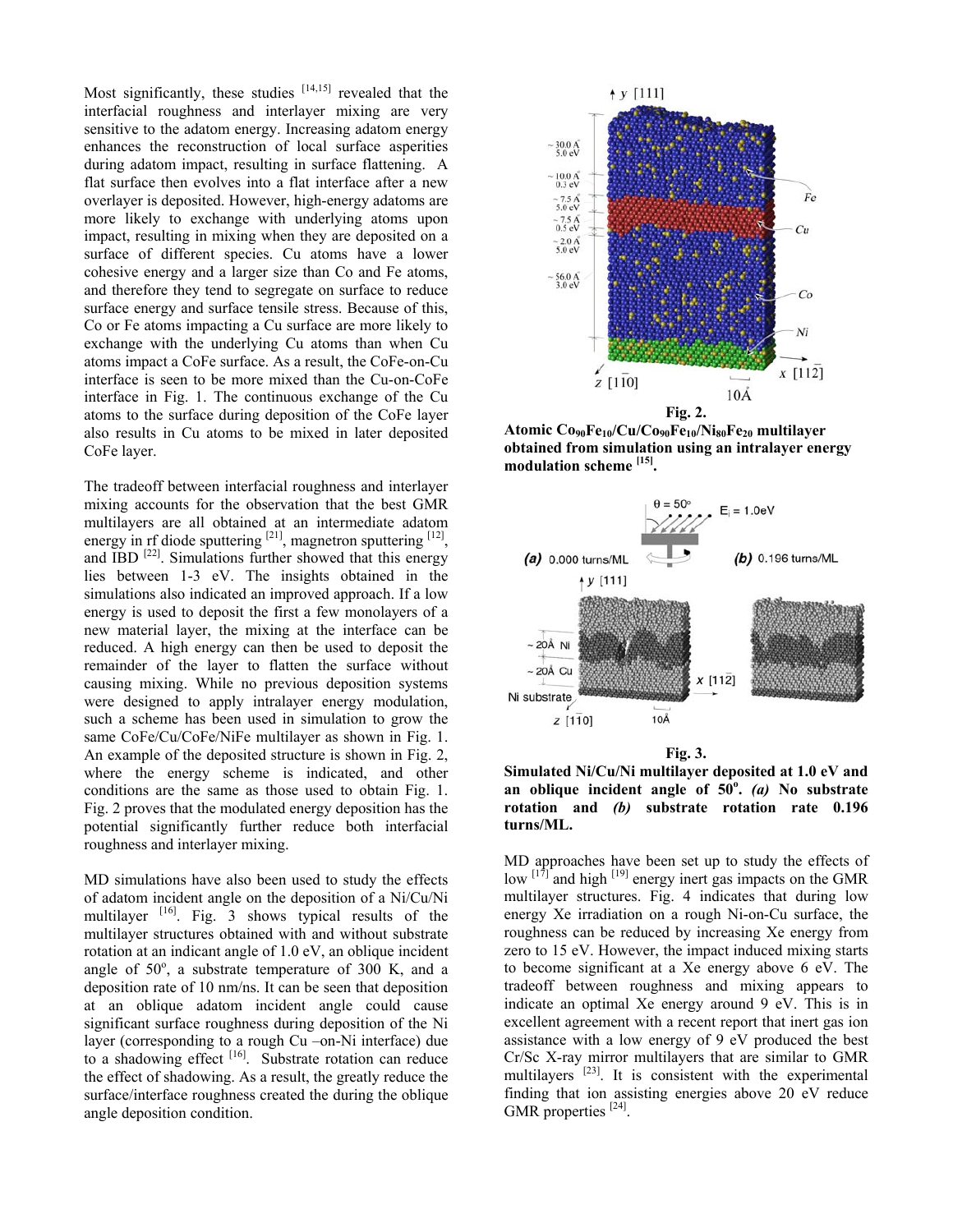

**Fig. 4. A characterization measure of surface roughness and exchange mixing on a model Ni-on-Cu surface as a function of Xe ion impact energy.**

During magnetron (or rf diode) and IBD processes, a fraction of the high-energy inert gas ions used for the sputtering at the target can be reflected as neutrals. These neutrals can have energies in excess of 50 eV and can reach the growth surface  $[20]$ . These reflected neutrals were found to be a major cause for significant interlayer mixing in the sputtered GMR multilayers [19]. MD simulations of sputtering indicated two major methods to reduce this type of mixing  $[20]$ . First, the use of heavier inert gas ions such as  $Xe^{+}$  rather than  $Ar^{+}$  ions for the sputtering can greatly reduce both energy and flux of reflected neutrals. Second, the use of a sputtering inert gas flux that impact the target at a normal incident angle also reduces both energy and flux of reflected neutrals. Due to the triangular geometry of ion beam gun, target and substrate, the normal ion incident angle at the target cannot be achieved in conventional IBD systems, As a result, the use of Xe instead of Ar as the sputtering gas has been found to be essential to produce good GMR multilayers [25] during traditional IBD deposition.

# 3. CONVENTIONAL ION BEAM DEPOSITION

The above discussions indicated that a controllable adatom energy in a range between 1 and 5 eV is the key to grow good GMR multilayers. Up to date, magnetron (or rf diode) sputtering and IBD are the two deposition methods most successfully applied to deposit GMR multilayers <sup>[13]</sup>. However, none of them is ideally suited for optimal processing of atomically engineered interfaces required by devices. For instance, magnetron and rf diode systems operate at high pressures and the adatom flux is substantially scattered by the low energy background gas during transport from target to substrate. Adatoms hence have relatively low energies. These adatoms are well suited for deposition at interfaces for avoiding interlayer mixing, but are poorly suited for deposition of other parts, as they cannot effectively flatten the surface. The conventional IBD, on the hand, can only be operated using relatively high sputtering ion energies with no

substantial scattering from the background gas. As a result, the adatoms in IBD can have significantly higher energies. While they are better suited to the need for flattening the surface, they are poorly suited to the need for reducing the mixing at the interfaces. In order to explore ways to improve IBD by incorporating the knowledge obtained from atomistic simulations, we analyze the IBD system using a schematic illustration shown in Fig. 5.



**Fig. 5. Conventional ion beam deposition approach.**

In the conventional IBD system shown in Fig. 5, a primary grid ion beam gun is used to generate highenergy inert gas ions  $(Ar^+$ ,  $Kr^+$  and  $Xe^+$  etc.) that are directed at a depositing metal target. These ions can sputter metal atoms off from the target surface. These metal atoms are then transported to the substrate (as the depositing flux). Growth occurs when these atoms are condensed on the substrate surface. Multiple targets can be installed in the rotational target assembly and targets can be switched during deposition of multilayers. A second grid ion beam gun can be used to create lowenergy inert gas ions that are directed at the substrate to assist the growth. During deposition, substrate is allowed to rotate. Normally, the energy of sputtering ions, the energy of assisting ions, the incident angle of sputtering ions at the target, and the incident angle of assisting ions at the substrate can all be controlled, but often within a limited range.

There are a number of drawbacks with the design shown in Fig. 5. First, the lowest energy normally achievable in commercially available grid ion beam gun is about 50 eV. This is significantly higher than the ideal energy desired for ion-assisted growth of GMR multilayers. Second, the primary sputtering ions must impact the target at an oblique incident angle that may cause high energy and flux of reflected neutrals. Third, while IBD systems are designed to contain all sputtering ions on the target, a fraction of the ions may miss the target in practice. These high-energy ions may sputter off undesired materials from some of the vacuum system hardware, resulting in "overspill" contamination of the growth film. In order to reduce beam overspill, high performance IBD systems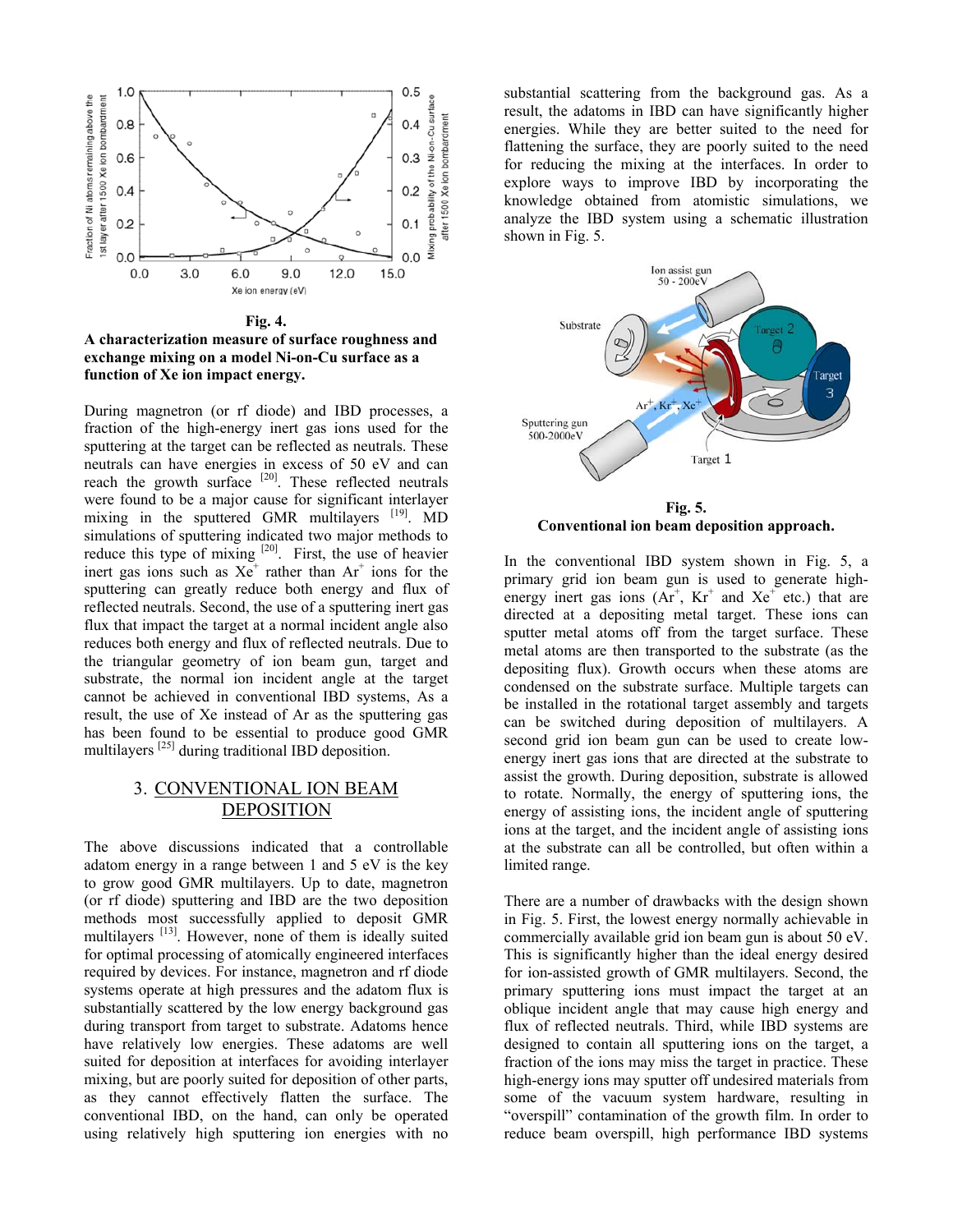generally employ large targets. Because the majority of the ions are focused only near the center of the target, this results in highly concentrated target wear at its center and poor utilization of the target material. The concentrated sputtering at the target center also significantly reduces the deposition thickness uniformity that is essential to the GMR multilayers. Fourth, it is difficult to apply lower adatom energy desired for the interface deposition as described above. This is because at low beam voltages, it is more difficult to focus the sputtering ion beam, resulting in larger overspill contamination. In addition, deposition rates in IBD systems (typically 0.1 to 2 Å/sec.) are lower compared to other sputtering deposition techniques. It is then critical to increase the deposition rate so that the contamination from residual gases in the vacuum chamber does not exceed the threshold value to affect the properties. This has been verified by the experimental observation that the GMR properties always increase as the deposition rate is increased during IBD deposition  $[25]$ . Processing at low beam voltages also results in low deposition rates and low wafer output. Fifth, in a conventional IBD process, a instantaneous change of deposition energy required by the intralayer energy modulation scheme cannot be achieved because a change of the sputtering ion beam gun energy will necessarily be accompanied by the adjustment of the corresponding change of ion beam plume.

Saito et al. <sup>[22]</sup> have measured the GMR ratio of the  $[Ni_{80}Fe_{20}(20\text{\AA})/Cu(50\text{\AA})/Co(10\text{\AA})/Cu(50\text{\AA})]_{10}$  multilayers Deposited using IBD at various  $Ar^+$  acceleration voltages. To further examine IBD systems, their results are reproduced in Fig. 6. Fig. 6 indicates that the best GMR ratio is obtained at an ion acceleration around 600 – 800  $eV$ , in agreement with other report  $[26]$ . The adatom energy corresponding to this ion acceleration voltage is much higher that that normally used in magnetron and rf diode sputtering depositions. The inability for IBD to produce better GMR properties at lower acceleration voltages must therefore to attributed to the overspill contamination and the residual gas contamination during the reduced deposition rates.



**Fig. 6. GMR ratio as a function of Ar acceleration voltage.**

# 4. BIASED TARGET ION BEAM DEPOSITION

Based upon the insights discussed above, a new biased target ion beam deposition (BTIBD) technology  $[27]$  has been developed to overcome the problems of the conventional IBD method. The first such a BTIBD system has been successfully assembled at 4Wave, Inc., and is now being operated at University of Virginia.

The concept of the BTIBD system is schematically shown in Fig. 7. Six different targets can be installed in the target assembly so that multilayers of up to six different layers can be deposited. The wafer stage is at the left side of the chamber facing the sputtering target. The wafer plane can be titled so that the adatom incident angle can be adjusted from  $0^{\circ}$  (normal incidence) to  $90^{\circ}$ . During deposition, the wafer is allowed to rotate along its axis. A magnetic field along the growth surface can be applied to deposit layers with desired magnetic orientation.



**Fig. 7. Biased target ion beam deposition approach.**

The key to this BTIBD system is that instead of using the conventional grid ion beam gun, it uses novel low energy ion sources that combine an end-Hall ion source <sup>[28]</sup> and a hollow cathode electron source <sup>[29]</sup>. A special feature of this kind of ion source is that it can reliably produce a very high density of inert gas ions with a very low energy (from several eV). In Fig. 7, one such a ion source is constructed to face the substrate stage and is used to create low energy assisting ions (0-50 eV) ideal for GMR multilayer deposition. Another similar ion source is used to provide a low energy (0-50 eV), and high density of ions in front of the sputtering target. By applying a negative bias to the sputtering target, the inert gas ions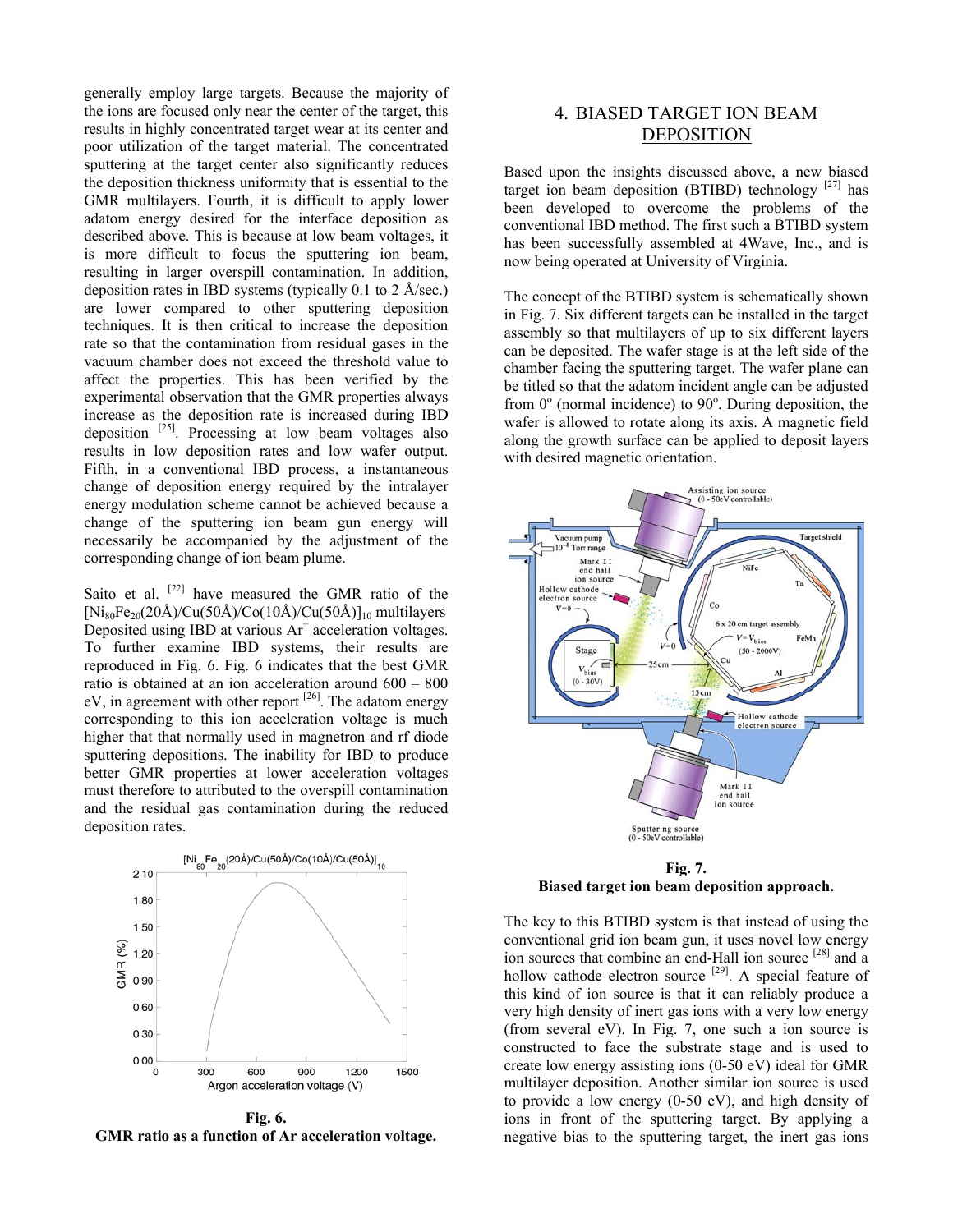can strike the target at a near-normal incidence. Depending on the bias voltage, the impact energy of the ions on the target can be easily controlled between 50 and 2000 eV that is suitable for the sputtering. Since the other hardware (such as target shield and chamber wall etc.) is grounded, most ions will strike the negatively biased target. Even some ions miss the target, they will have only the un-accelerated low energy that is not sufficient to cause the overspill contamination. This not only eliminates the need for an effort to capture all of the ions on the target, but also allows the use of an ion beam that is much broader than the target. As a result, the entire target can be uniformly illuminated, and both the target material utilization efficiency and deposition thickness uniformity are significantly improved. Because overspill contamination is reduced even when the ion beam is not focused, and a much higher ion density can compensate the loss of deposition rate due to low sputtering yield, BTIBD allows the use of lower sputtering energies (i.e., low bias voltages). It also has the potential to increased the deposition rate desired for IBD deposition of GMR multilayers.

A plasma sheath develops at the surface of the negatively biased target. Because the sheath is very small  $\sim$  2mm) compared to the spacing between the ion source and target, the target bias has no substantial effect on the ion trajectories from source to target. Hence, for constant source operation, the illumination profile and the ion current reaching the target are nearly independent of the target voltage. The target shield to target spacing is closer than a shield distance at the edges of the target to prevent penetration of the plasma. A large range of target voltages  $(\sim 100$  to  $> 1000$  ev) can be used while maintaining reasonable deposition rates. This facilitates a smooth control of target bias voltage and a realization of intralayer energy modulation during deposition. In addition, the ion sources are capable of operating over a broad range of processing pressures ( $10^{-4}$  to  $5 \times 10^{-3}$  Torr), allowing some control of the adatom scattering from the background gas. For these reasons, BTIBD is ideal for processes that seek to control adatom energies over a wide range.

#### 5. GROWTH OF SPIN-VALVES

Preliminary runs have been carried out to evaluate the novel biased target ion beam deposition technology. For all the tests, the base pressure was about  $4\times10^{-8}$  Torr, the working pressure was about  $4.5 \times 10^{-4}$  Torr, the depositing flux is about  $55^\circ$  off from the normal of the growth surface, and the bias voltage was 300 V. The adatom incident angle of  $55^\circ$  is far from ideal, and the bias voltage was thought to be low from conventional IBD viewpoint (e.g., see Fig. 6). However, both conditions are illustrative of the capabilities of the BTIBD method.

Pure Ta,  $Ni_{80}Fe_{20}$ , Co, Cu, and FeMn films were deposited to a thickness between 1000 and 2000 Å to

calibrate the deposition rates, resistivity and thickness uniformity. We found that Cu has a deposition rate around 0.55 Å/sec. This is almost one order of magnitude increase over IBD operated at the same ion energy (300 eV). The Cu resistivity is about 2.6  $\mu\Omega$  ·cm at 1010 Å thickness. The relatively low resistivity is an indication of no or extremely small overspill contamination. Of all the films deposited, we obtained deposition thickness variation of less than 3% over an entire 150 mm wafer surface (around 0.5 % in most cases). This high deposition thickness uniformity was achieved without using a deposition flux shaper. Previously, the comparable uniformity had not been achieved by IBD even on a 125 mm wafer. We attribute this difference in uniformity to the superior illumination provided by BTIBD as compared to IBD.

Deposition of example Ta (40 Å)/Ni<sub>80</sub>Fe<sub>20</sub> (40 Å)/Co (15 Å)/Cu  $(t_{Cu})$ /Co (45 Å)/FeMn (100 Å)/Cu (20 Å) spinvalves has been carried out. The GMR curve measured for a Ar sputtered spin-valve with a Cu layer thickness of 33 Å is shown in Fig. 8. A relatively high GMR ratio of 6.972% was obtained. It has been well known that Xe produced much better GMR properties than Ar as the sputtering gas in IBD  $^{[26,30]}$ . Nonetheless, the GMR value obtained in Fig. 8 is close to that obtained by IBD using Xe gas  $^{[26]}$ . It is also significantly improved over a GMR value of 2.5% obtained for a similar spin-valve, Ta (25 Å)/Ni<sub>80</sub>Fe<sub>20</sub> (60 Å)/Co (15 Å)/Cu (33 Å)/Co (15 Å)/NiFe (30 Å)/FeMn (80 Å)/Ta (50 Å), deposited by IBD using Ar gas at the same sputtering energy of 300 eV  $^{[30]}$ .

Ta(40Å)/Ni<sub>an</sub>Fe<sub>20</sub>(40Å)/Co(15Å)/Cu(33Å)/Co(45Å)/FeMn(100Å)/Cu(20Å) Ar sputtering



**Fig. 8. Resistance vs. field for an Ar sputtered spin-valve.**

The effects of spacer layer thickness were also explored. The GMR ratio measured as a function of the spacer layer thickness is shown in Fig. 9(a) for Ar sputtered spinvalves and Fig. 9(b) for Xe sputtered spin-valves. Fig. 9(a) indicates that GMR ratio of the Ar sputtered spinvalves increases with the spacer layer thickness over the entire range explored, and has not yet reached the maximum value. Fig. 9(b) shows that the Xe sputtered spin-valves reached a GMR ratio above 8 % at a Cu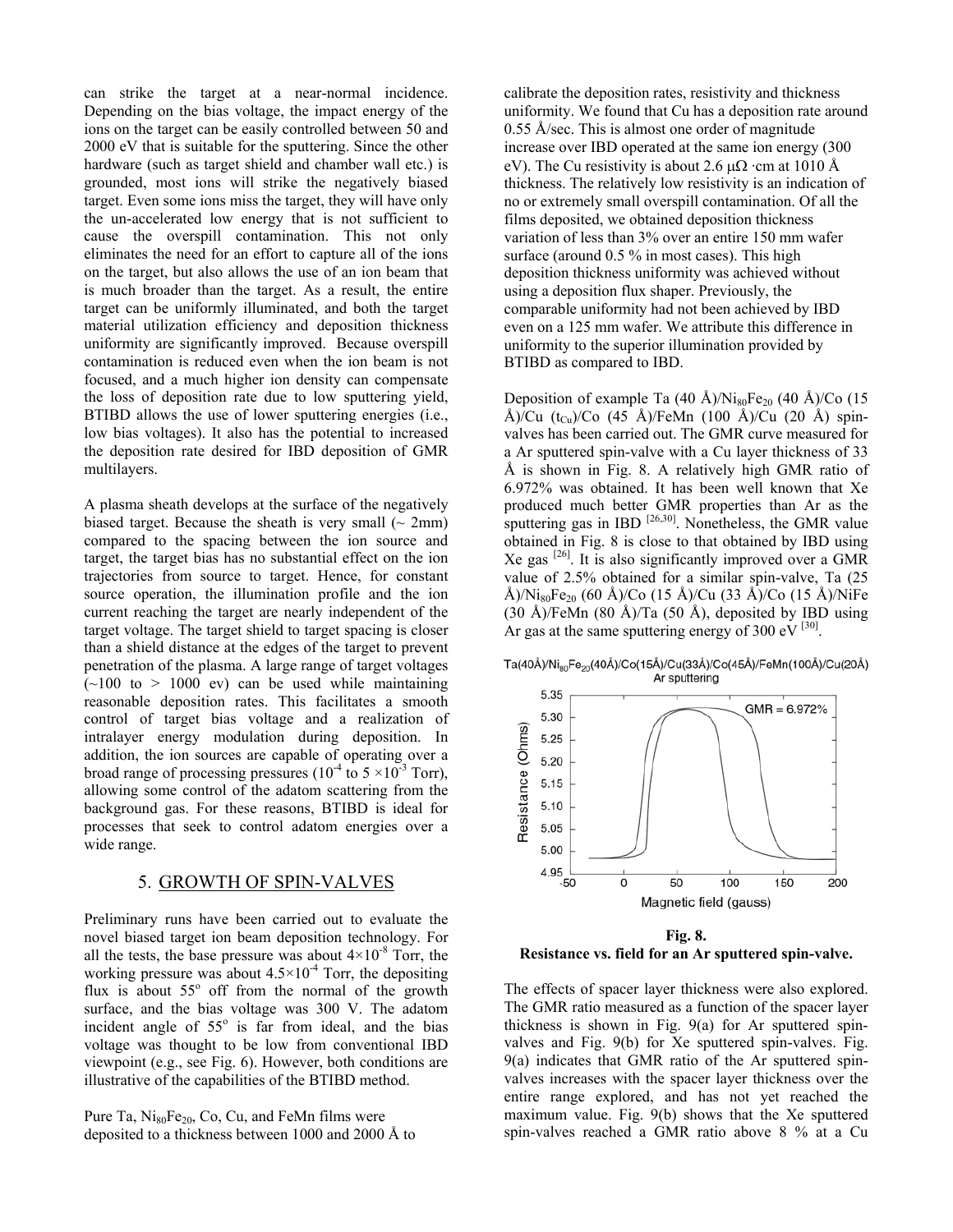spacer thickness of about 27 Å. While the GMR ratio may be further increased by fine-tuning the spacer layer thickness, the GMR ratio of 8.0 % is at least 5% increase in the GMR ratio over previous IBD films of the same structure. Of all the samples deposited using Xe gas, we found an average coupling field of 10 Oe. This was also improved from 15 Oe obtained from similar spin-valve deposited using IBD.

Ta(40Å)/Ni<sub>so</sub>Fe<sub>20</sub>(40Å)/Co(15Å)/Cu(t<sub>ou</sub>)/Co(45Å)/FeMn(100Å)/Cu(20Å)





**Fig. 9. GMR ratio as a function of Cu layer thickness of a spin-valve. (a) Ar sputtering and (b) Xe sputtering.**

We point out that this is our first set of runs and we have not yet started to optimize the deposition conditions.

# 6. CONCLUSIONS

Atomistic simulations indicated that the conventional IBD does not provide ideal conditions for GMR spin-valve deposition. The significant problems include overspill contamination, poor deposition uniformity, inefficient target material utilization, high energy and flux of reflected neutrals, low deposition rate, lack of energy control at the low end, and inability to apply low energy ion assisted deposition. Based on these analyses, a novel biased target ion beam deposition system has been constructed to overcome all these problems. Preliminary runs using BTIBD easily produced better GMR properties

over those obtained from IBD. BTIBD appears to have the potential to be significantly optimized.

#### 7. ACKNOWLEDGEMENTS

We are grateful to the Defense Advanced Research Projects Agency (D. Healy and S. Wolf, Program Managers) for the support of this work.

#### 8. REFERENCES

- $\frac{1}{1}$  "Giant magnetoresistance of (001)Fe/(001)Cr magnetic superlattices", M. N. Baibich, J. M. Broto, A. Fert, F. N. V. Dau, F. Petroff, P. Eitenne, G. Creuzet, A. Friederich and J. Chazelas, *Phys. Rev. Lett.*, **61**, 2472(1988).
- "Enhanced magnetoresistance in layered magnetic structures with antiferromagnetic interlayer exchange", G. Binasch, P. Grunberg, F. Saurenbach and W. Zinn, *Phys. Rev. B*, **39**, 4828(1989). 3
- "Origin of enhanced magnetoresistance of magnetic multilayers: spin-dependent scattering from magnetic interface states", S. S. P. Parkin, *Phys. Rev. Lett.*, **71**,  $1641(1993)$ .
- "Oscillatory magnetic exchange coupling through thin copper layers", S. S. P. Parkin, R. Bhadra and K. P. Roche, *Phys. Rev. Lett.*, **66**, 2152(1991). 5
- "Design, fabrication & testing of spin-valve read heads for high density recording", C. Tsang, R. E. Fontana, T. Lin, D. E. Heim, V. S. Speriosu, B. A. Gurney and
- M. L. Williams, *IEEE Trans. Magn.*, **30**, 3801(1994). 6 "Magnetoelectronics", G. A. Prinz, . *Science*, **282**,  $\frac{1660(1998)}{7}$
- "Fabrication of pseudo-spin-valves and 100 nm sized periodic elements for magnetic memory application", J. Q. Wang, L. M. Malkinski, Y. Hao, C. A. Ross, J. A. Wiemann and C. J. O'Connor, *Mater. Sci. Engr. B*,  $\frac{76}{8}$ , 1(2000).
- "The role of interfaces in NiFe/Cu/NiFe spin valves", J. P. Nozieres, V. S. Speriosu, B. A. Gurney, B. Dieny, H. Lefakis and T. C. Huang, *J. Magn. Magn. Mater.*, **121**, 386(1993).
- "Atomic scale structures of giant magnetoresistive multilayers", H. N. G. Wadley, X. W. Zhou and W. H. Butler, to be published.<br><sup>10</sup> "Spin dependent scattering and giant"
- magnetoresistance", W. H. Butler, X. G. Zhang, D. M. C. Nicholson and J. M. MacLaren, *J. Magn. Magn. Mater.*, **151**, 354(1995).<br><sup>11</sup> "Magnetic structure of the spin valve interface", D. M.
- C. Nicholson, W. H. Butler, X. G. Zhang, J. M. MacLaren, B. A. Gurney and V. S. Speriosu, *J. Appl. Phys.*, **76**, 6805(1994).<br><sup>12</sup> "Effects of energetic particle bombardment during
- sputter deposition on the properties of exchangebiased spin-valve multilayers", J. C. S. Kools, *J. Appl. Phys.*, **77**, 2993(1995).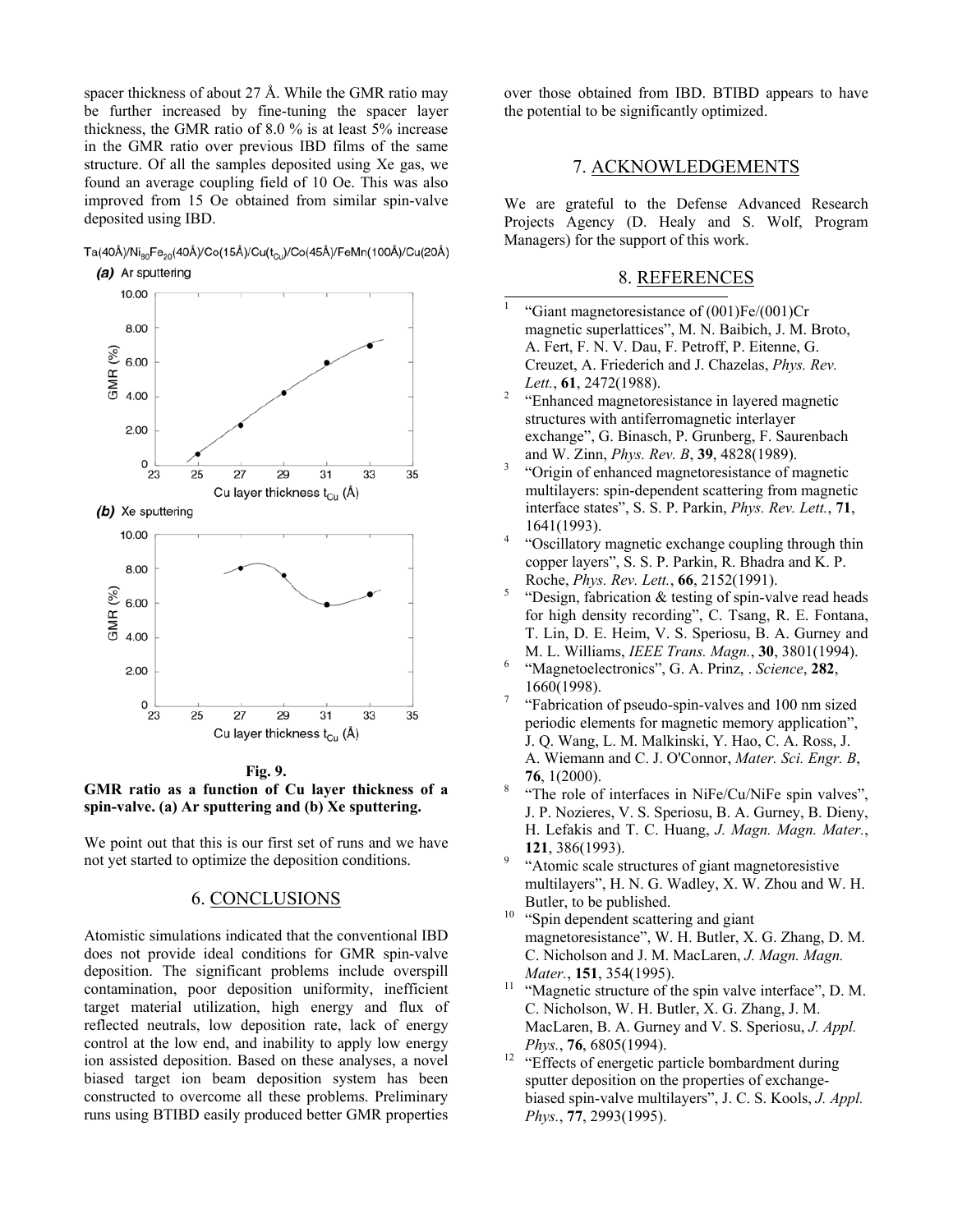- $13$ 13 "Atomic scale structure of giant magnetoresistive multilayers: energetic adatom and surfactant effects", X. W. Zhou, W. Zou, R. A. Johnson and H. N. G. Wadley, Non-volatile Memory Technology
- Symposium, 2001, p. 113. 14 "Atomic scale structure of sputtered metal multilayers", X. W. Zhou, H. N. G. Wadley, R. A. Johnson, D. J. Larson, N. Tabat, A. Cerezo, A. K. Petford-Long, G. D. W. Smith, P. H. Clifton, R. L.
- Martens and T. F. Kelly, *Acta Mater.*, **49**, 4005(2001).<sup>15</sup> "Atomistic simulations of the vapor deposition of Ni/Cu/Ni multilayers: the effects of adatom incident energy", X. W. Zhou and H. N. G. Wadley, *J. Appl.*
- *Phys.*, **84**, 2301(1998).<br><sup>16</sup> "Atomistic simulation of the vapor deposition of Ni/Cu/Ni multilayers: incident adatom angle effects", X. W. Zhou and H. N. G. Wadley, *J. Appl. Phys.*, **87**,
- 553(1998).<br><sup>17</sup> "The low energy ion assisted control of interfacial structure: ion incident energy effects", X. W. Zhou
- and H. N. G. Wadley, *J. Appl. Phys.*, **87**, 8487(2000). 18 "Surfactant-mediated growth of giant magnetoresistance multilayers", W. Zou, H. N. G. Wadley, X. W. Zhou and R. A. Johnson, *Phys. Rev. B*,
- **64**, 174418(2001).<br><sup>19</sup> "Mechanisms of inert gas impact induced interlayer mixing in metal multilayers grown by sputter deposition", X. W. Zhou and H. N. G. Wadley, *J.*
- *Appl. Phys.*, **90**, 3359(2001). 20 "A molecular dynamics study of the sputtering of nickel by low energy xenon ions", S. Subha, H. N. G.
- Wadley and X. W. Zhou, to be published.  $21$  "Correlation of GMR with texture and interfacial roughness in optimized rf sputtering deposited Co/Cu multilayers", J. B. Youssef, K. Bouziane, O. Koshkina, H. L. Gall, M. E. Harfaoui, M. E. Yamani, J. M. Desvignes and A. Fert, *J. Magn. Magn. Mater.*,
- **<sup>165</sup>**, 288(1997). 22 "Correlation between the interface structure and magnetic and transport properties for Co/Cu(110) and  $Ni_8Fe_2/Cu/Co/Cu(110)$  superlattices", Y. Saito, K.<br>Inomata and K. Yusu, *Phys. Rev.*, **B52**, 6500(1995)
- <sup>23</sup> "Recent advances in ion-assisted growth of Cr/Sc multilayer X-ray mirrors for the water window", J. Birch, F. Eriksson, G. A. Johansson and H. M. Hertz,
- *Vacuum*, **68**, 275(2003). 24 "Giant magnetoresistance in Co/Cu multilayers on glass and silicon substrates", G. Rupp and K. Schuster,
- *J. Magn. Magn. Mater.*, **121**, 416(1993). 25 "Optimization of giant magnetoresistance in ion beam sputtered Co/Cu multilayers", S. Schmeusser, G. Rupp and A. Hubert, *J. Magn. Magn. Mater.*, **166**,
- $267(1997)$ .<br><sup>26</sup> "Primary beam energy dependence of properties in ion beam sputtered spin-valve films", H. Hegde, J. Wang, A. Hayes, V. Kanarov, R. Yevtukov, A. J. Devasahayam, R. J. Gambino, M. Mao and M. Miller, *J. Appl. Phys.*, **85**, 4922(1999).
- $\overline{27}$ "Biased target ion beam deposition", V. V. Zhurin, H. R. Kaufman, J. R. Kahn and T. L. Hylton, *J. Vac. Sci.*
- *Technol. A*, **18**, 37(2000). 28 "End-hall ion source", H. R. Kaufman, R. S. Robinson and R. I. Seddon, *J. Vac. Sci. Technol. A*, **5**, 2081
- (1987)<br>
"Technology of electron bombardment thrusters", in *Advances in electronics and electron physics*, Vol. 36 (ed. L. Marton) Academic Press, New York, 1974, p. 265.<br>
"Microstructural study of ion-beam deposited giant
- magnetoresistive spin valves", L. Tang, D. E. Laughlin and S. Gangopadhyay, *J. Appl. Phys.*, **81**, 4906(1997).